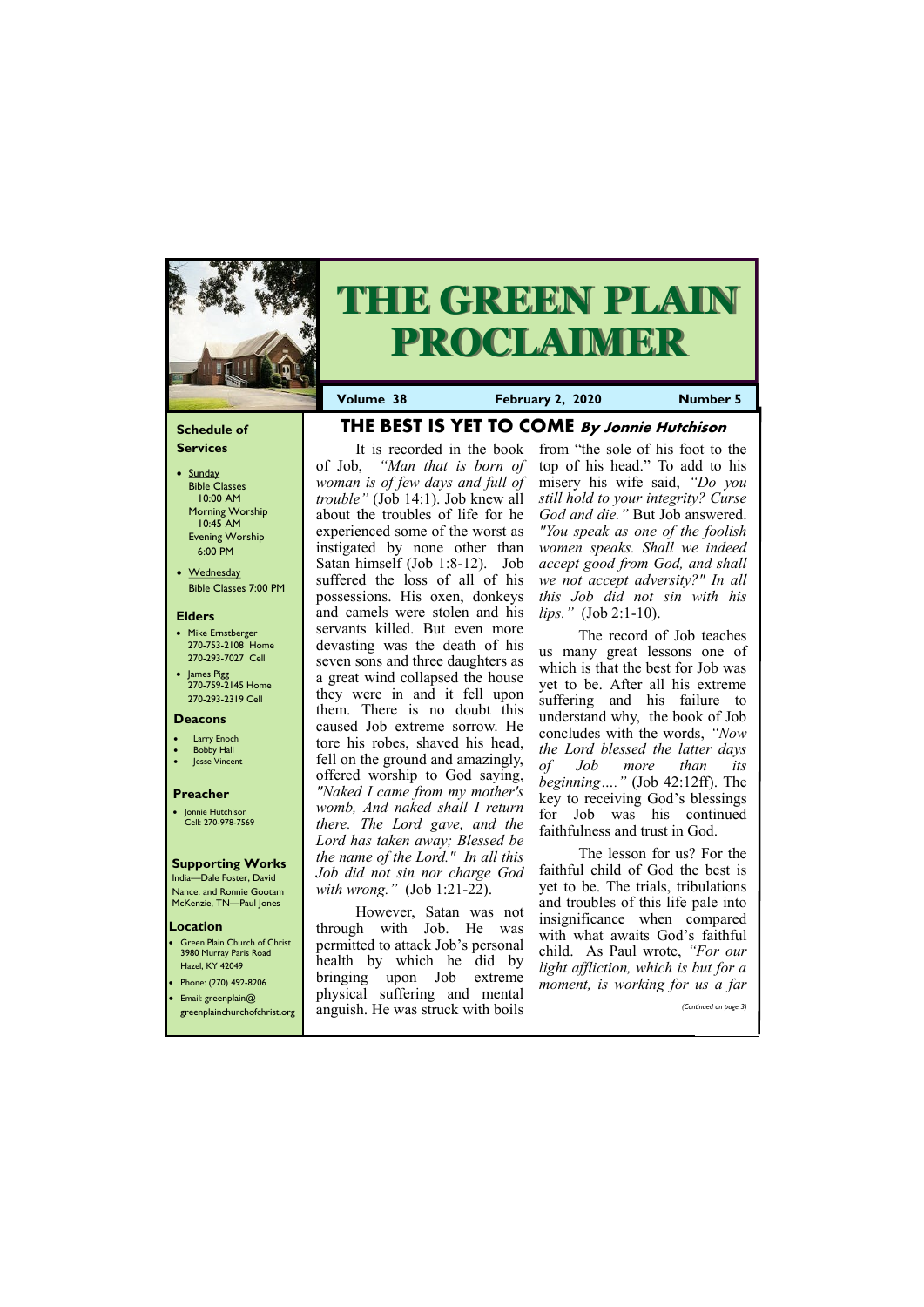## NEWS AND NOTES

- *REMEMBER IN PRAYER: Green Plain members*: . Remember Faye Travis, Peggy Jarvis, Rex and Margarette Enoch, Mary Crutchfield, Joanne Barnes, Maxine Pool, Hayes and Marjorie Grady, Jim Fielder,, Griselda Adams, Larry Enoch, Jesse & Mary Vincent, and Dave & Ann Thompson.
- **Family and Friends:** Pat Hocking, Teresa Tacker, Betty Pond, Bryan White, Meredith Enoch, Kenneth Mizell, Walter Byars, Will Winchester, Jim Hutson, Janice Canter, Maryanne Pedigrew, Dale Foster, Andrea Phillips, Donald and Dorothy Cook, and Larry Wyatt.
- **Pantry items February: 2—Penut Butter; 19—Jelly; 16—Paper Towels; 23—Spinach; All food items should be canned. Thanks to all for participating in this effort.**
- Remember our **snacks for the hospital program** and place your items in the baskets in the lobby.
- **PASS IT ON!** When you have finished reading this bulletin, why not pass it on to a loved one, friend or neighbor. Use this as a tool to spread the gospel. Or, pick up extra copies to hand or mail to others.
- **See our Facebook page** for announcements, updates and articles. Access to past editions of this bulletin are available on our website at http://greenplainchurchofchrist.org.
- **Mission Work:** Please continue to pray for the preachers this congregation is supporting in India and for Dale Foster, Ronnie Gootan, David Nance, Mike Kiser, Arnold Gerson and Paul Jones in their respective works.
- Watch **"A Bible Answer"** each Sunday morning at 8:00 am on WQWQ TV in Paducah, KY. This program is also available on their website at abibleanswertv.org and on GBN and YouTube**.**
- **Gebruary 2020 Anniversaries:** None; Birthdays: 8th—Krista Smith; 19th—Maxine Pool; 25th—Jan Pigg; -Please let us know if we have left anyone out and we will include them next week.
- **If you are able to receive the MyTV channel (WDKA Channel 49 in Paduka and on WK&T and other providers), tune in to the "Good News" program with Jim Dearman each Sunday morning at 7:30 am.**
- *If you enjoy good book, chapter and verse preaching tune in to the GOSPEL BRAO-CASTING NETWORK 24/7 online at gbntv.org. Lots of very fine study material is available on this website.*
- **Enroll in a FREE Bible correspondence Course. Send your name and mailing address to the address on the front of this bulletin to request this free study course.**



**Page 2**

*BIBLE RESEARCH QUESTION*

**This Week: What prophecy of Amos is quoted by Stephen to the Jews in Acts chapter 7?**

**Last Week**: *Who sold his birthright to his brother for "red stew"?*

**Answer**: Esau sold his birthright to his brother Ja-

| $\vert$ cob for red stew (Genesis 25:29ff; 27:36; Hebrews |  |
|-----------------------------------------------------------|--|
| $12:16$ ).                                                |  |
|                                                           |  |
|                                                           |  |

**LESSONS TODAY Sunday AM** *"Why We Should Pray"*

> **Sunday PM** *To Be Announced*

*"Preach the Word" 2 Timothy 4:2*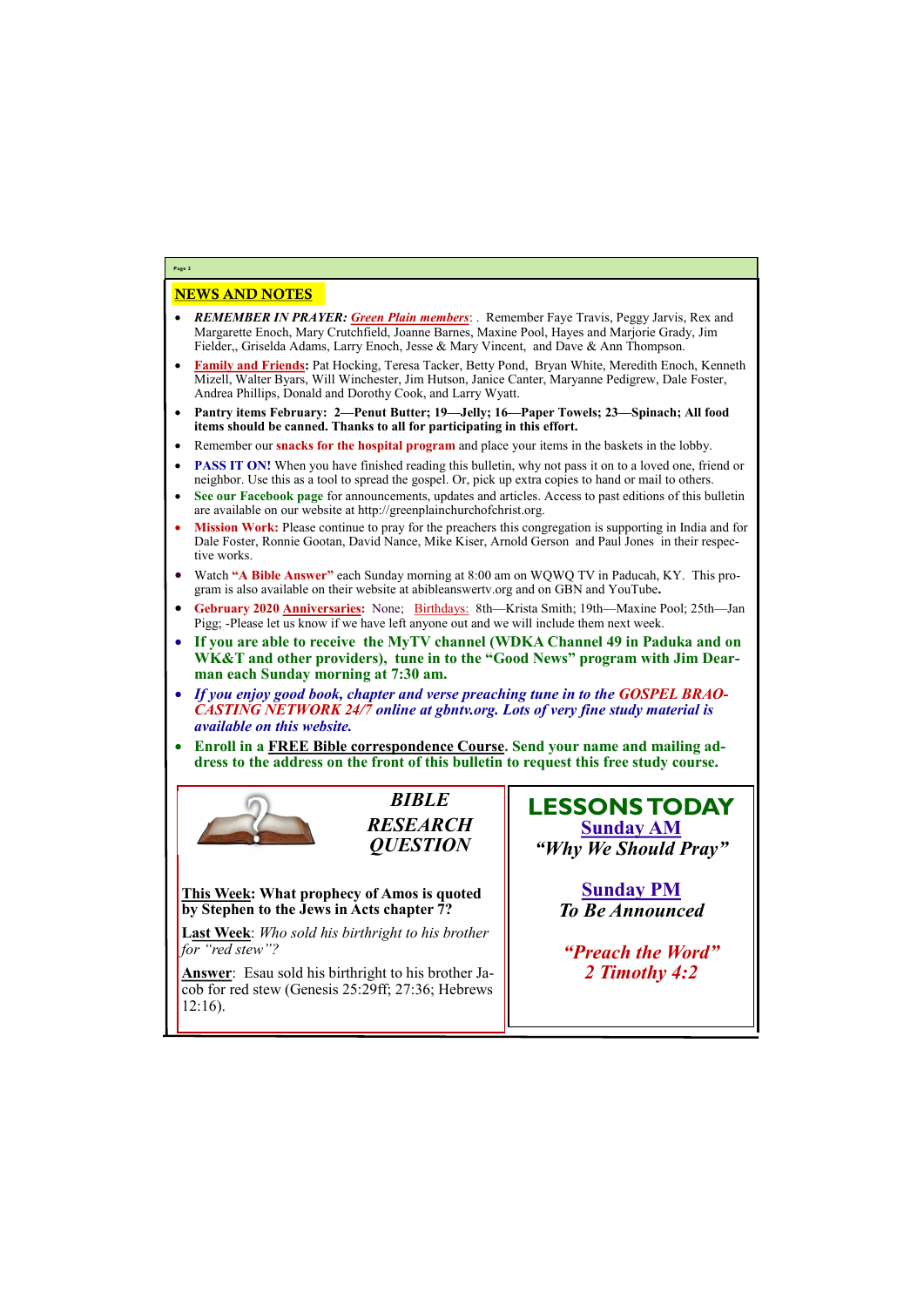**Page 3**

*more exceeding and eternal weight of glory, while we do not look at the things which are seen, but at the things which are not seen. For the things which are seen are temporary, but the things which are not seen are* 

*eternal."* (2 Corinthians 4:17-18). We may not always understand why we suffer in this life, but this we do know — remaining faithful to God through the trials of life means **the best is yet to be!**

*(Continued from page 1)*

FOREVER BEAUTIFUL By John Gipson

*"He will beautify the meek with salvation."* Psalms 149: 1.

 Meekness! Vice or Virtue? Most of us are not quite sure. We normally pay our compliments to the self-confident and aggressive, those who will stand up for their rights and take a back seat to no one. After all, self-assertion seems to be a cardinal rule for success in our society. And meekness? That sounds like sissy stuff. At best, it is a petticoat virtue.

 But look at Moses! The Bible says, "Now Moses was very meek, above all the men which were upon the face of the earth." (Num. 12: 3). No one has ever called him a Mr. Milquetoast. He was not the sort of man to walk around with his head bowed out of bashfulness and timidity. At the age of 40 he had such fiery passions that he slew an Egyptian in anger. At 80 he made his appearance before Pharaoh and demanded that the king let all his slave labor go. And until he was 120 years of age, Moses exercised strong leadership over 600,000 men, not counting women and children. His meekness was compatible with great strength. With his passions under cool control, he became a bold leader of men and a humble follower of God.

 Strength at its best is power held in restraint. Look at our Lord. He possessed amazing power, and yet could say, "I am meek and lowly in heart." At the very beginning of the ministry of Jesus, in the wilder-

ness temptation, He settled certain points about the use of that power. Even His death was a sign of strength rather than weakness. He said, "I lay down my life... no man taketh it from me." Had our Lord so desired, He could have called, legions of angels to His side to defy His crucifiers. But this potent power was held in check, submissive to the will of God.

 We admire strength. But often we fail to see that it does not lie with the selfwilled creature demanding what he wants when he wants it. The mark of giant-hood is on the man whose powers are under superb control.

 What do the meek get? The psalmist answers that God "will beautify the meek with salvation." These humble, submissive souls have found the ingredient to be forever beautiful!

Gospel Minutes—December 29, 1967

### *Mark Your Calendar for these 2020 Upcoming Events*

**School of Biblical Studies March 6—April 27**

> *Gospel Meeting with Garland Robinson April 12-16*